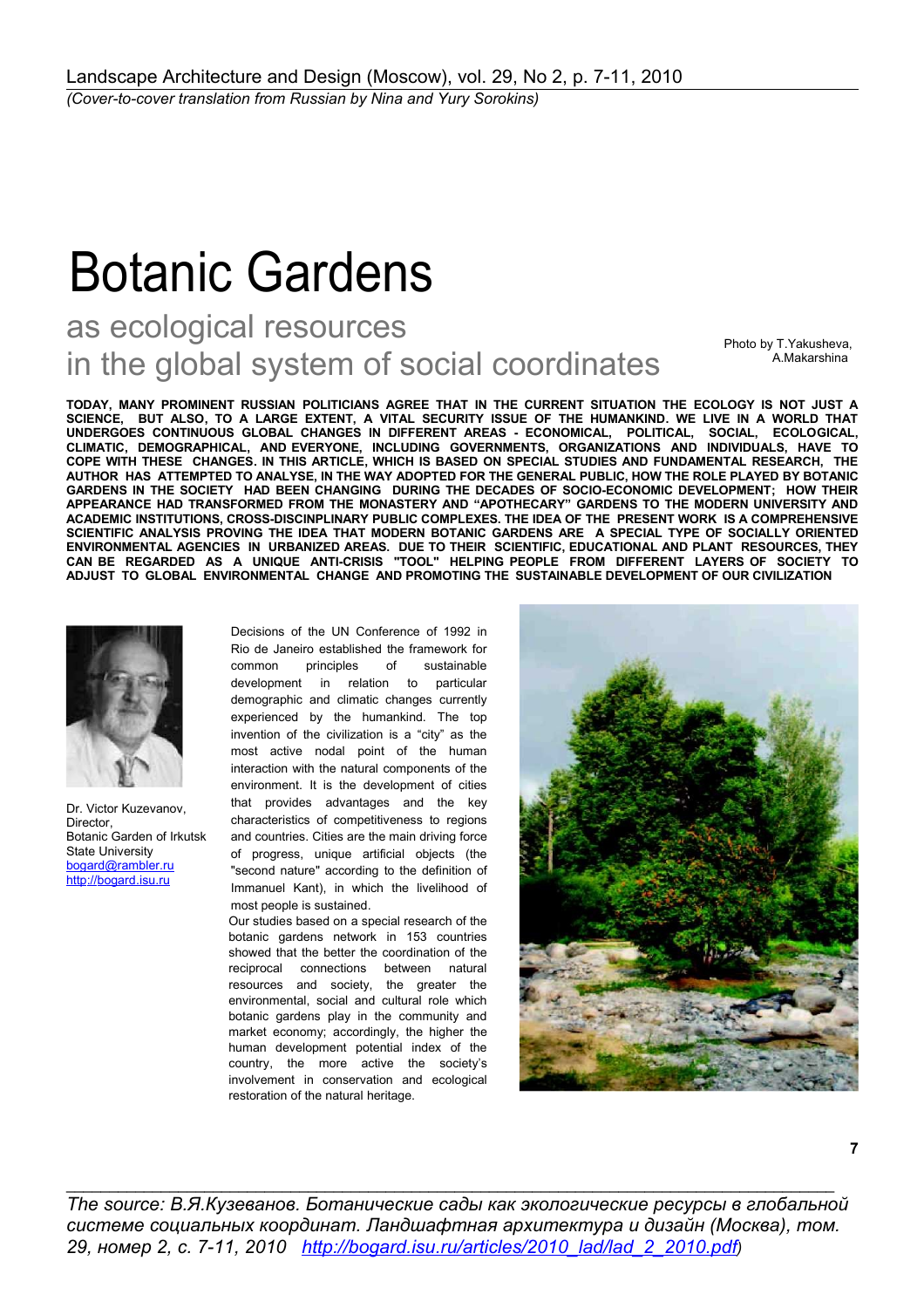The trends observed during last three hundred years and especially in recent years demonstrate an accelerated growth and development of many types of new botanic gardens in developing countries, while the existing gardens in developed countries are undergoing a major renovation. So the relevance of the present research topic is due to the need of revising the traditional view on many botanic gardens being pretty conservative organizations of agricultural and horticultural type according to the common public point of view.

All the efforts, the expertise and research potential is aimed at improvement of human well-being and preservation of plants. Growth and development of modern botanic gardens are connected mainly not with the rural way of living but with the level of urban development. Analysis of the dynamics of the world botanic gardens for the period 1700-2009 suggests that active growth in their number coincided with scientific and technological revolutions and periods of fast economic and cultural development as well as accelerated urban development in the second half of the XIX century.

That is why, for example, the resources of botanic gardens start to gain in importance and influence in the national system of protected areas providing access to natural and cultural heritage and its sustainable use.

Each country has its own definition of a botanic garden and its functions in connection with the socio-economic development. For example, botanic gardens for an economically prosperous country are mainly recreational, environmentally-friendly green parks where everything is focused on the needs of visitors to communicate with nature through contact with plants.





Today, their traditional botanical and horticultural features and objectives have been expanded and updated with new powerful environmental priorities and socially oriented activities with interdisciplinarity or cross-disciplinary resources. Our studies showed that the dynamics of the number of botanic gardens was connected mainly with the processes of growth and development of the urban population, i.e. with the urbanization as a stage of civilization development.

**The modern botanic garden is a strictly protected green area holding documented collections of living plants and landscaped gardens where the managing company creates resources for scientific research, education and outreach programs, public displays of plants, garden specimens and technologies for biodiversity conservation, plant production and services based on plants, their derivatives and knowledge about them.**

In recent years, the very formulation of the function of botanic gardens in the world has been evolving. It can be stated that the mission of the global network of modern botanic gardens is associated with the transformation of their tangible and intangible resources for<br>the purposes of biodiversity purposes of biodiversity<br>prvation and well-being conservation and improvement of the society as a whole as well as individuals, including the improvement in their environmental education.

This, in turn, is associated with the formation of a healthy and secure environment in urbanized territories. Thus, the entire set of the botanic garden resources is designed to recreate the natural conditions in the urban environment, to maintain and improve the health of people with<br>beautiful, qreen environment, green environment, smoothing the excess stress, providing organized leisure and recreation in open spaces or indoors.

Therefore, highly developed countries, where there are sufficient conditions and financial resources, have developed very strong traditions of botanic gardens construction and management. The focus in these countries is in the improvement of quality of life of the citizens provided via the development of ecologically sound environment in cities. Botanic gardens in the developing and underdeveloped countries are, first of all, research institutions and plant nurseries. They help to supply the local population with seedlings for city greening and for private gardens as well as to carry out numerous educational functions, providing basic horticultural and ecological knowledge necessary for the survival.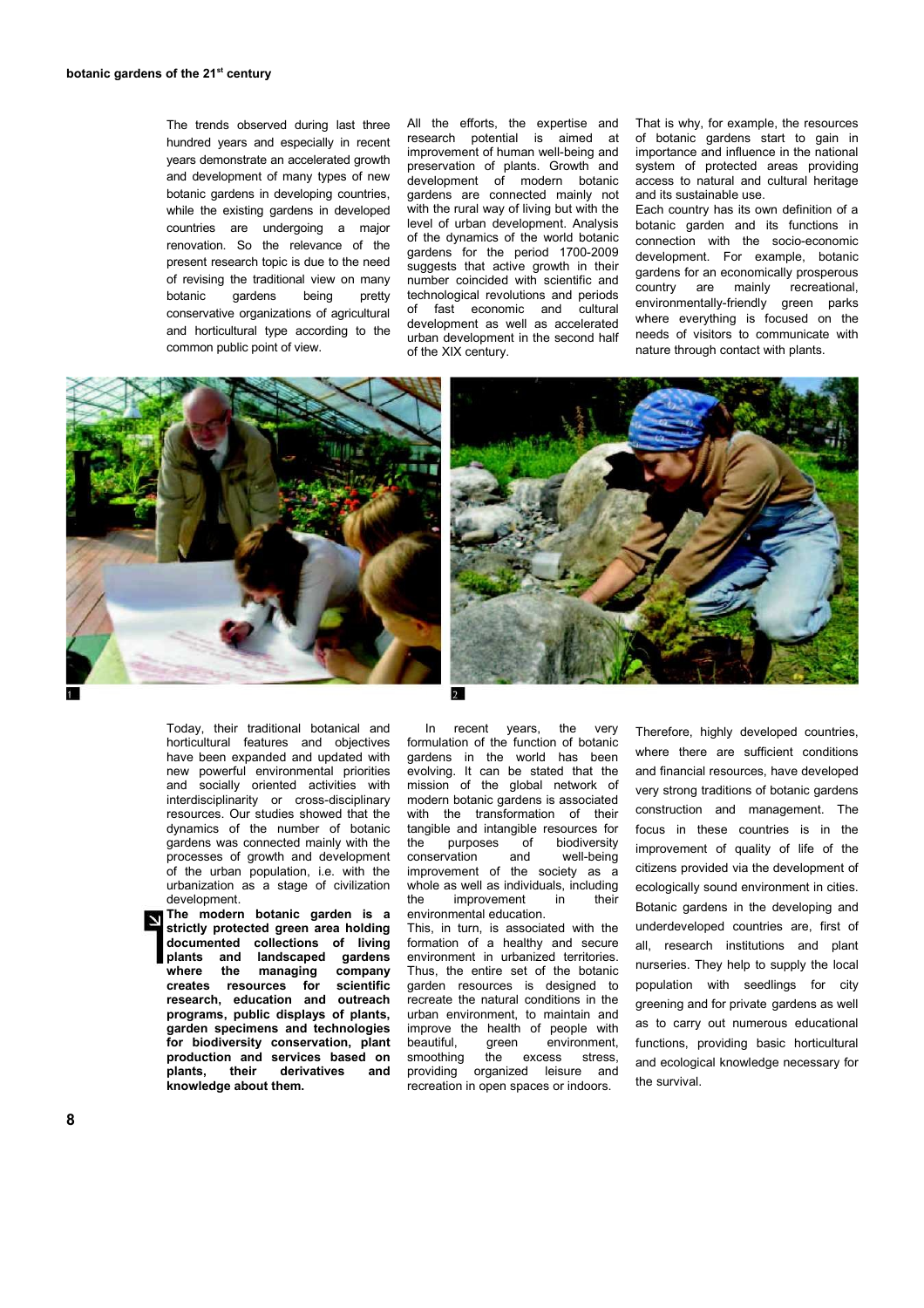Nevertheless, in general, one can identify the main functions of the modern botanic garden:

- scientific and educational activities;
- providing a basis for creating ecotechnological parks for introduction of economically significant innovations and technologies in fields of horticulture, ecology, energy, urban greening and resource-savings and others;
- creation of genetic banks to preserve the natural flora and restore plant biodiversity;

modernization of Irkutsk Botanic Garden into an innovative, interdisciplinary, sociocultural and environmental integrated resource for sustainable socio-economic development of the Baikal region

In this work, Irkutsk Regional Administration sees several priority areas that are virtually identical to the above:

- 1. Creation of innovative economics
- 2. Infrastructural development.

3. Exploration of natural resources and increasing their share processed wihin the region.

4. Development of touristic and recreational potential of the region.

All of these principles and attitudes are fully consistent with the concept of development of the Botanic Garden of Irkutsk State University, an important object of the Baikal region, a specially protected natural area in the city of Irkutsk.

Thus, we can conclude that the main purpose of tangible and intangible resources of botanic gardens is to maintain life supporting functions of natural systems necessary for sustainable urban development, social as well as environmental, and the social security in each country and in the world, to improve environmental conditions and well-being of people





■ providing the "horticultural therapy" programs and helping people in rehabilitation and social adaptation services;

■ developing touristic and recreational facilities;

■ introduction of new species and forms of edible and decorative plants and their supply to the population;

■ protection, conservation and restoration of natural areas and rare plants.

At present, the Irkutsk Botanic Garden takes part in the ongoing reconstruction project which will turn it into a research and educational center, eco-technological park and tourist-recreational complex. Such examples of environmental programs supported by the Irkutsk Regional Administration, the Administration of the City of Irkutsk as well as the federal ministries of Russia and international organizations, show the importance and the prospects of reconstruction and

The maintenance of environmental quality and sustainable use of biological resources is beneficial for development of eco-tourism. This kind of tourism is closely connected with the protection of rare and endangered plants and animals, with the building of infrastructure, which, in turn, creates new jobs in the region

The development of eco-tourism stimulates environmental awareness of both tourists and local residents. It is the educational level of society as a whole that determines its sustainable development and economic growth. In addition, ecotourism generates revenues, part of which is spent on environmental protection, thus ensuring the resumption of resources for development of ecological tourism.

1. Students of the Service and Marketing Faculty of Irkutsk State University during their internship at the Botanic Garden

2. Planting of the successfully introduced plants to the display areas

- 3. Spring flowering of the Siberian almond in the Botanic Garden of Irkutsk State University
- 4. Primula sieboldii in the display garden

**The mission of the global network of**  $\overline{\phantom{a}}$ **modern botanic gardens is associated with the use and utilization of their tangible and intangible resources for biodiversity conservation to enhance the wellbeing of the society as a whole as well as each individual person.**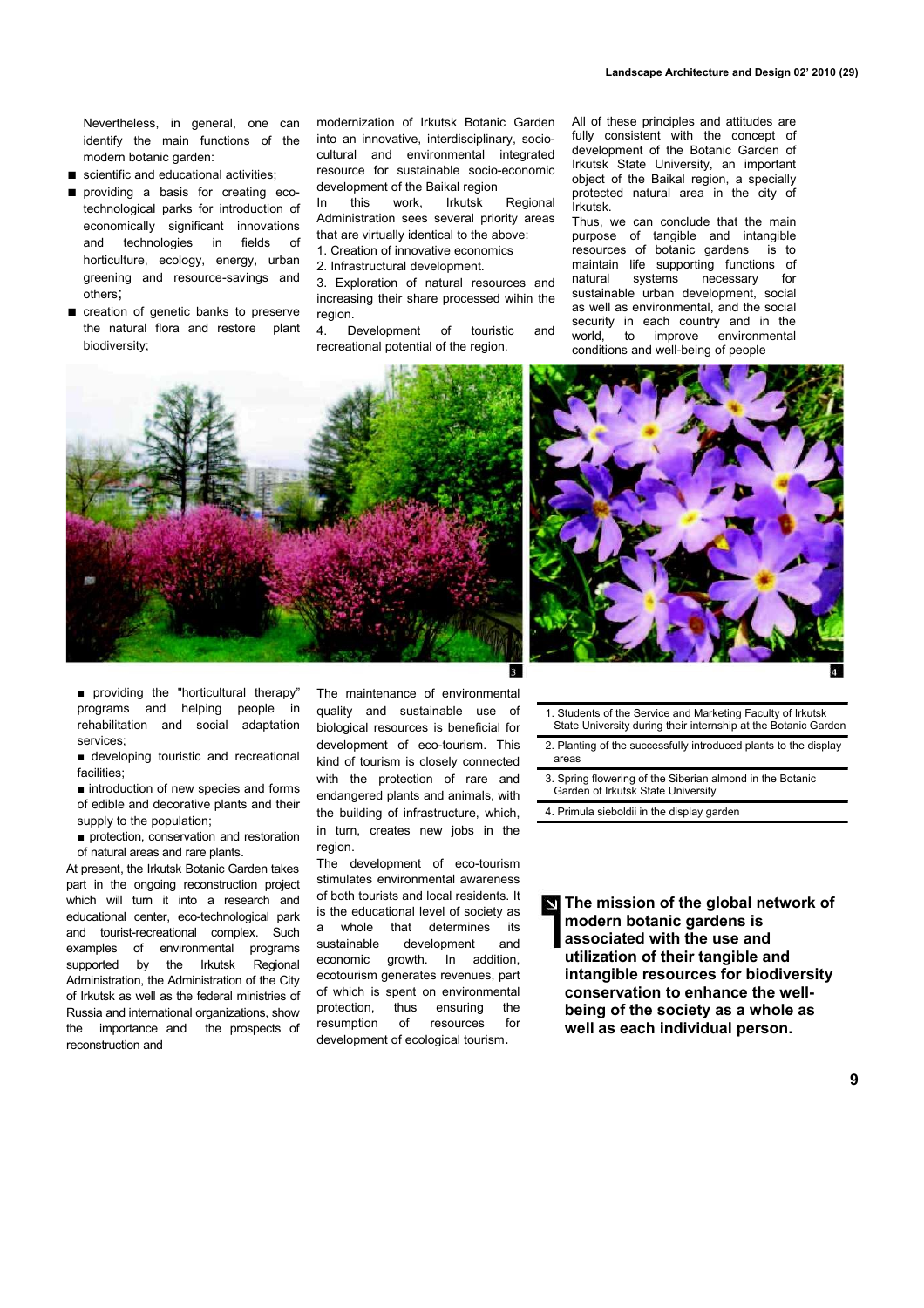The generalized model of a diversified modern botanic garden can be represented as a system using its various resources related to scientific research, education, nature conservation, environmental restoration, production of plant-based goods and souvenirs, innovations and commercialization for a wide range of interests of individuals and the community. The model presents the main activities as well as reciprocal connections describing the movement of tangible and intangible resources needed for sustaining and preserving biodiversity, biotechnology development, and useful production, on the one hand, and society and the market - on the other.

**The main purpose of tangible and intangible resources of botanic gardens is to maintain lifesupporting functions of natural systems needed for sustainable urban development, environmental and social security in the country and the world, to improve the ecological conditions and human wellbeing.**

> Simplifying this complex model, we can say that botanic gardens serve as the "mediators" between the natural and cultural heritage, on the one hand, and society and market, on the other. And the better such a relationship is established, the greater the socio-cultural role of botanic gardens, the higher the country's human potential development index. That is why in the conditions of the global economical and climatic crisis the botanic gardens play the role of anti-crisis instruments.

In the conditions of economic crisis botanic gardens:

■ provide people with economically significant plant resources;

■ help to the poverty alleviation and provide knowledge and survival skills through the introduction of environmental innovations and new demanded plants; ■ help address an ecological illiteracy;

■ contribute to the environment-friendly and healthy lifestyles in urban areas; ■ serve as one of the most inexpensive tools for social adaptation and rehabilitation using the horticultural therany:

■ promote the development of various forms of "green businesses" and create new jobs.

Which conclusion can be drawn from the above statements even it being a simplistic adaptation of the voluminous scientific work? The research has demonstrated the need to reconsider the traditional conservative views and the widespread, at least in Russia, idea of a botanic garden as an organization of a narrow agricultural profile. As is evident from the study, botanic gardens are in demand mostly in urban areas. This means that there is an opportunity to strengthen the environmental component where it is most needed - in major cities and metropolitan areas. Currently, in both the developed and developing countries, one can observe a trend aimed at modernizing the traditional, especially universities-based, botanic gardens and transforming them into socially-oriented environmental institutions of a new type.

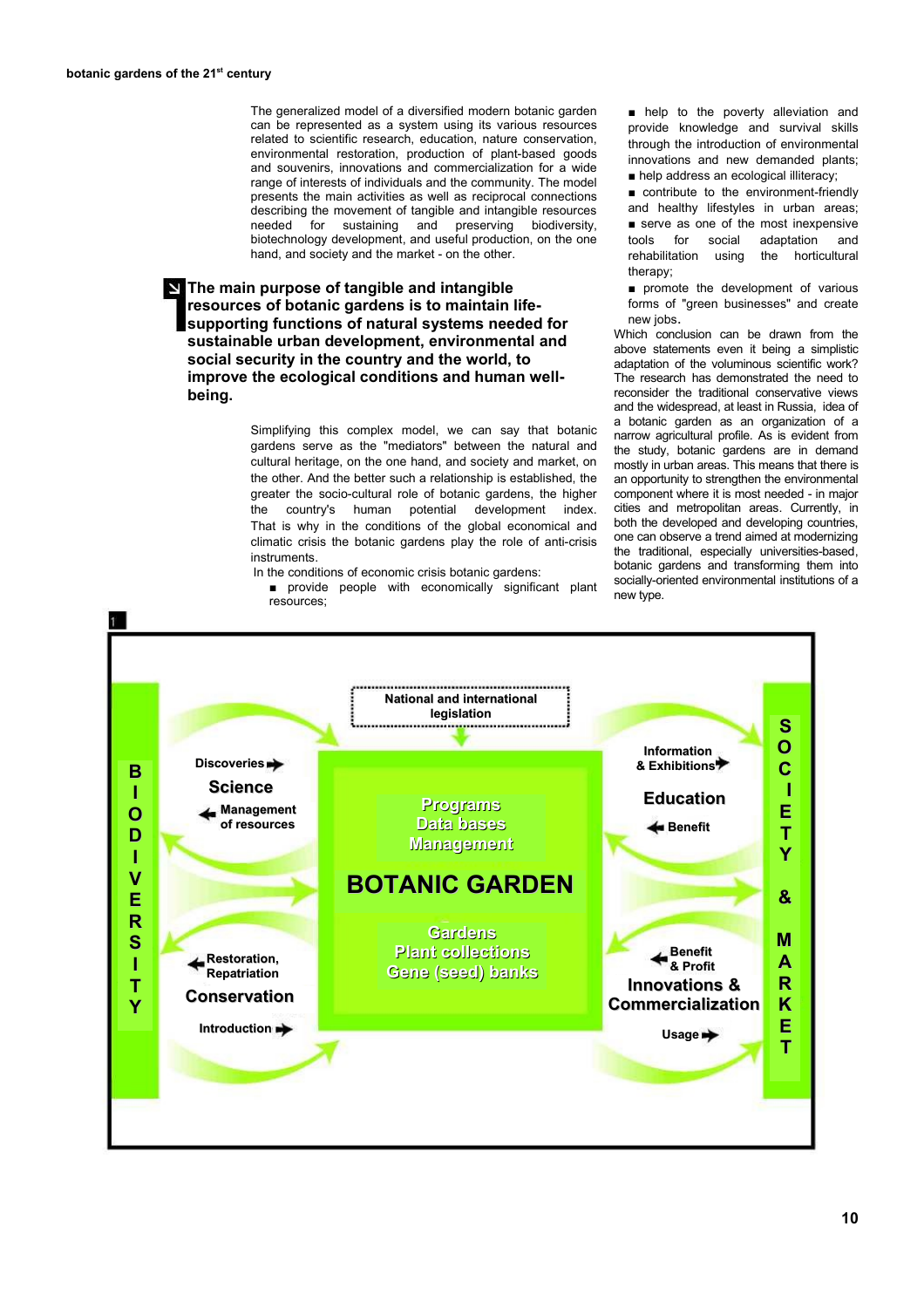With the help of specially designed recreational activities, tourism, educational programs as well as through the environmental education the spiritual rehabilitation of the population is conducted. Consequently, in the global system of social coordinates, botanic gardens should be considered as ecologically significant resources to promote sustainable development of the society with all social and age groups - from little children to senior citizens. As a place with the highest concentration of international living plant collections, gathered by the 'plant-hunters' and scientists from the remotest corners of our planet, a botanic garden promotes better understanding of traditions and culture of people of different nationalities, to improve international relations. A typical example is the existence in the world botanic gardens of special international landscape features with different styles of ethnobotanic gardens (French, Russian, Japanese, Korean, Muslim, Biblical, etc.) which mutually enrich spiritual lives of people who speak different languages.

It can be emphasized that main technologies used by botanic gardens, the arrangement of their greenhouses and plant collections are key elements of life support systems in extreme conditions during the space exploration. For instance, the central position in the projects involving life-sustaining systems and rehabilitation of astronauts at the future space stations and long-term settlements on the Moon and Mars, has already been given to the adaptation and rehabilitation centers - hydroponic greenhouses in the semblance of a botanic garden. These space greenhouses and adaptation-rehabilitation space centers must have such key elements of a classical botanic garden as documented collections of living plants, introduced for scientific research, conservation, demonstration and educational purposes as well as for food supply and creating a healing environment and recreation in stressful extraterrestrial conditions.

And in the conclusion, I would like to emphasize the following. It seems no accidental that a professional journal dedicated to the issues of landscape organization in the cities and the conservation of natural areas, has chosen such theme to publish the articles on "botanic gardens of 21<sup>st</sup> century" as the most important and urgent. Also, it is not a coincidence that our research work, the highlights of which were introduced today to the readers of "LAD" magazine, had been supported by a grant from the state program "Development of Scientific Potential of Higher Education". All of this is the unconditional recognition of the importance assigned to the problem in question and the need to address it. The development of botanic gardens as a universal environmental resources of the civilization is a worldwide trend marking the transition to a post-industrial society, to the sustainable development and to the knowledge economy, for the improvement in the quality of life and human well-being.

**Landscape Architecture and Design 02' 2010 (29)**



1. Botanic Garden in management of resources circulation between the nature and society

## 2. Animals are also our ecological resource

3. The concept of the Moon base 2050 - a suggested analog of a botanic garden with useful plants (A.G.Sizentsev et al. "The Man in the Universe", 1997)

4. Botanic Garden in the system of plant resources circulation in the market economy conditions

*The author expresses his gratitude to S.V.Sizykh and E.V.Gubiy as well as colleagues at the Botanic Garden of Irkutsk State University and specialists from other botanic gardens for their participation and support of the presentstudy. Special thanks to Peter Wyse Jackson and Diana Wyse Jackson, А.А. Prokhorov and N.Ya.Kalyuzhnova, A.V.Arguchintsev – for discussions stimulating a crossdisciplinary approach to the subject of this research.*

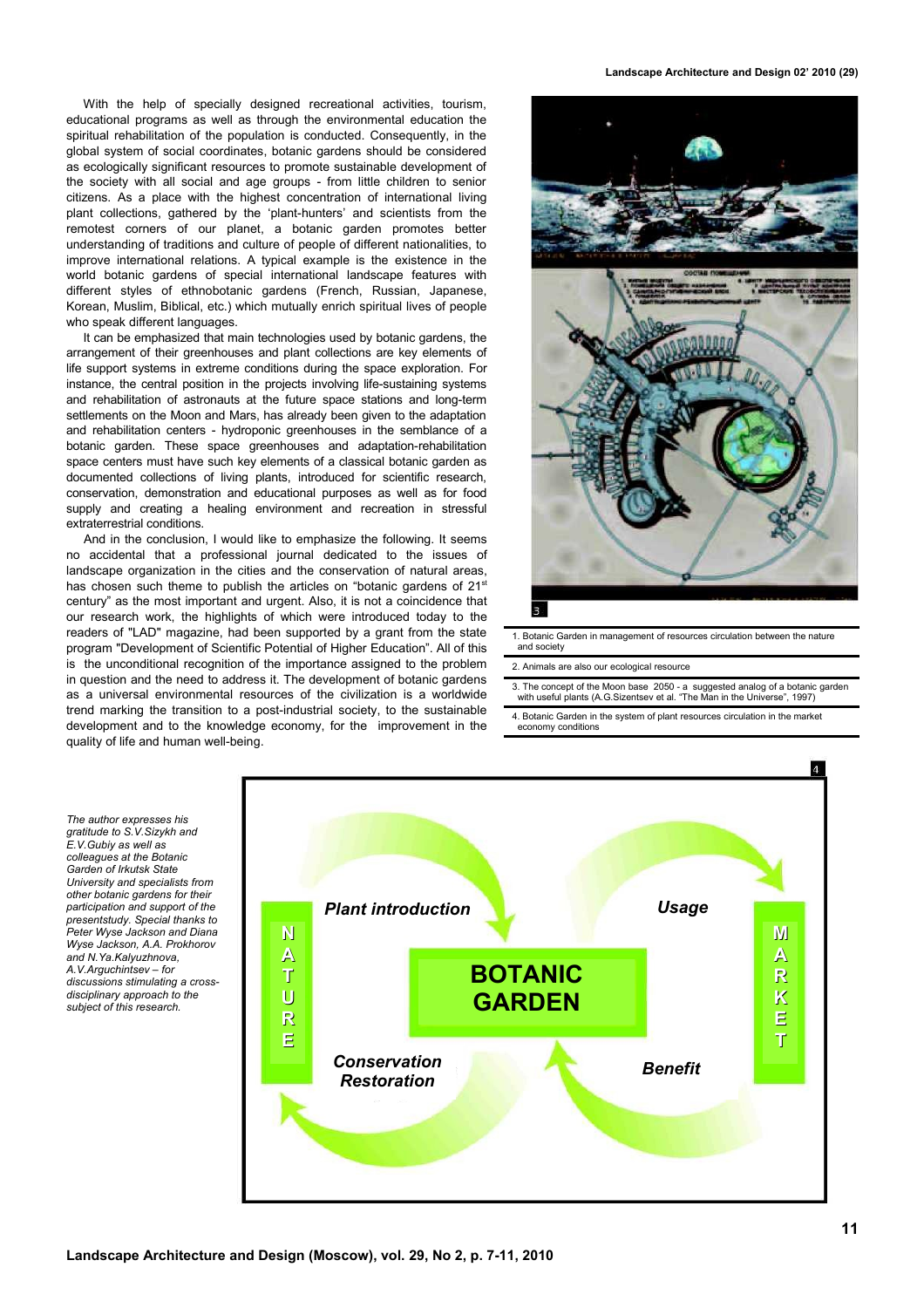Literature (downloadable):

- [1] BOTANIC GARDENS AS ECOLOGICAL RESOURCES IN THE GLOBAL SYSTEM OF SOCIAL COORDINATES. The author: V.Ya.Kuzevanov. — Architectural magazine «LANDSCAPE ARCHITECTURE AND DESIGN. » (Moscow), that. 29, № 2, p. 7-11, 2010. [http://bogard.isu.ru/articles/2010\\_lad/lad\\_2\\_2010.pdf](http://bogard.isu.ru/articles/2010_lad/lad_2_2010.pdf)
- **EXECTS IN BOTANIC GARDEN FOR IRKUTSK. ABOUT RECONSTRUCTION OF THE UNIVERSITY BOTANIC** GARDEN IN THE BAIKAL REGION. Authors: V.Ya.Kuzevanov, A.J.Parshin. — Architectural magazine «ARCHITECTURE. CONSTRUCTION. DESIGN» (Moscow), No 3, p. 80-83, 2010. [http://bogard.isu.ru/articles/](http://bogard.isu.ru/articles/2010_acd/irkbg_arch_design_2010.pdf) [2010\\_acd/irkbg\\_arch\\_design\\_2010.pdf](http://bogard.isu.ru/articles/2010_acd/irkbg_arch_design_2010.pdf)
- **THE PROJECT OF THE IRKUTSK BOTANICAL GARDEN ON BASIS ECOLOGIZATION OF SYSTEM** OF LAND TENURE IN CONDITIONS OF FORMATION OF THE LAND MARKET IN IRKUTSK. The author: V.Ya.Kuzevanov. In: Land resources, housing construction and economic development of regions: Materials of the All-Russia scientific - practical conference (Irkutsk, March, 25-26, 2010). — Irkutsk: Publishing house IRGTU, p. 61-78, 2010. http://bogard.isu.ru/articles/2010 land\_resources/kuz\_sem\_res\_2010.pdf
- **EXECTED** THE OASIS OF THE SCIENCE, EDUCATION AND RECREATION. The author: M.Ogneva. The political newspaper "OBLASTNAYA", Irkutsk, March 3rd, 2010. [http://bogard.isu.ru/articles/2010\\_oblastnaya/obl\\_100303.pdf](http://bogard.isu.ru/articles/2010_oblastnaya/obl_100303.pdf)
- [5] «BOTANIC GARDEN» OF V.N.BASNIN. In: Connection of times: Basnins in a history of Irkutsk / S.I.Medvedev, E.M.Pospehova, V.N.Chebykina, eds. — Irkutsk:Printing house «On Chekhova», 2008. — p. 48-61. Author V.Ya.Kuzevanov. The article about the first botanical garden in Siberia created in Irkutsk by a merchant Vasily Nikolaevich Basnin with of assistance of botany classics of Nikolay Stepanovich Turchaninov in the middle of the XIX century.<http://bogard.isu.ru/articles/basnin/48-61.pdf>
	- [\[6\]](http://bogard.isu.ru/articles/basnin/128-138.pdf) « THE CATALOGUE OF PLANTS OF THE V.N.BASNIN'S GARDEN ». In: Connection of times: Basnins in a history of Irkutsk / S.I.Medvedev, E.M.Pospehova, V.N.Chebykina, eds.. — Irkutsk:Printing house «On Chekhova», 2008. — p. 128-138. Author V.Ya.Kuzevanov. The list of exotic plants from the different countries collected in a collection of "Botanical Garden» of V.N.Basnin in Irkutsk in the middle of XIX century. <http://bogard.isu.ru/articles/basnin/128-138.pdf>
	- [7] THE KAYA HERITAGE. Part 1. About future of Kaya Grove and the Irkutsk Botanic Garden. Between three rivers of Irkutsk (Angara, Irkut and Kaya) it is necessary to keep and protect this largest city forest for the present and the future generations of Irkutsk people. Author Victor Kuzevanov. [Magazine the PROJECT](http://ru.wikipedia.org/wiki/%D0%96%D1%83%D1%80%D0%BD%D0%B0%D0%BB_%D0%9F%D1%80%D0%BE%D0%B5%D0%BA%D1%82_%D0%91%D0%B0%D0%B9%D0%BA%D0%B0%D0%BB) [BAIKAL](http://ru.wikipedia.org/wiki/%D0%96%D1%83%D1%80%D0%BD%D0%B0%D0%BB_%D0%9F%D1%80%D0%BE%D0%B5%D0%BA%D1%82_%D0%91%D0%B0%D0%B9%D0%BA%D0%B0%D0%BB) (the Edition of Irkutsk Branch of the Union of Architects of Russia), № 19, 2009, p. 52-59. [http://bogard.isu.ru/articles/baikal\\_project\\_2009/kaya\\_heritage\\_52-59.pdf](http://bogard.isu.ru/articles/baikal_project_2009/kaya_heritage_52-59.pdf)

[8] THE KAYA HERITAGE. Part 2 (continuation). About future of Kaya Grove and the Irkutsk Botanic Garden. The reason of tragedy Kay Grove as public territory is covered in so-called «a rule of capture»: the general(common) resource gets to the that builder who the first will grasp it, and a construction of buildings on a place of a green zone in an initial stage appear temporarily profitable, thanking overuse of our general(common) resources, due to their exhaustion. Authors Victor Kuzevanov and Svetlana Sizykh. [Magazine the PROJECT BAIKAL](http://ru.wikipedia.org/wiki/%D0%96%D1%83%D1%80%D0%BD%D0%B0%D0%BB_%D0%9F%D1%80%D0%BE%D0%B5%D0%BA%D1%82_%D0%91%D0%B0%D0%B9%D0%BA%D0%B0%D0%BB) (the Edition of Irkutsk Branch of the Union of Architects of Russia), № 20, 2009, p. 38-45. [http://bogard.isu.ru/articles/baikal\\_project\\_2009/kaya\\_heritage\\_52-59.pdf](http://bogard.isu.ru/articles/baikal_project_2009/kaya_heritage_52-59.pdf)

 [\[9\]](http://bogard.isu.ru/books/bgisu_resources_2005.pdf) RESOURCES of the BOTANIC GARDEN of IRKUTSK STATE UNIVERSITY: scientific, educational and socio-ecological aspects. Irkutsk: Publishing house of Irkutsk State University, 2005.-243 pages. [http://bogard.isu.ru/books/bgisu\\_resources\\_2005.pdf](http://bogard.isu.ru/books/bgisu_resources_2005.pdf)